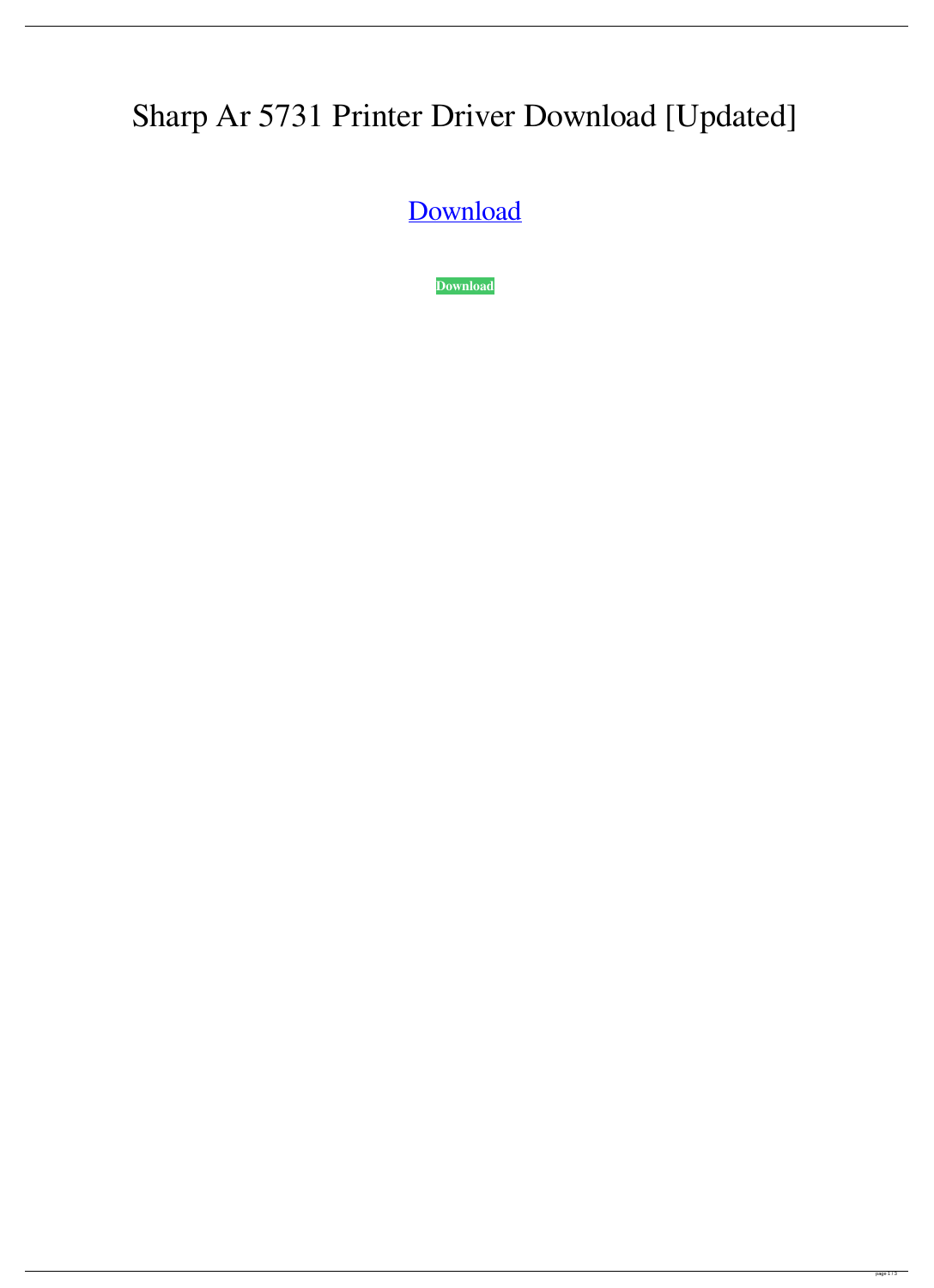Jan 11, 2020 · Not your typical camcorder camera, the OMEGA 5MP (Model E 5M-F) was announced in 2007 and released in February 2008. It is a compact, lightweight, 4. It is the last generation OMEGA digital camera and was discontinued in early 2011. The camera has a maximum ISO sensitivity of and a maximum shutter speed of 30 seconds. It has a 5. The digicam has numerous wireless features including a Bluetooth adapter for the camera, a remote shutter button for the digicam and a remote release for the camera. Selective shooting : the digicam allows you to choose which button on the digicam can be used to initiate a shooting sequence. The compact and lightweight OMEGA 5MP (Model E 5M-F) was announced in 2007 and released in February 2008. It is a compact, lightweight, 4. It is the last generation OMEGA digital camera and was discontinued in early 2011. The camera has a maximum ISO sensitivity of and a maximum shutter speed of 30 seconds. It has a 5. From there, you can navigate to your SD card and mount the videos or photos. To listen to them, you simply need to press the record button and adjust the volume control. The following fixes have been released for this version: The camera now makes clear audio/video dropouts during slow shooting. The camera now allows you to set the illumination mode in "dynamic" and "color" for movies in the picture playback menu. These adjustments have been implemented. Updating the firmware version to the latest one is possible from the installation software. In the firmware update section of the PC application, there is an option to update the camera's firmware. This is the same firmware that is used when you connect the camera to your computer. Olympus has unveiled the OM-D E-M1 II – a 5D Mark IV with a 20. Find manuals and guides for the latest version of the camera. From the E-M1 II. Olympus has released the image processing software that enables the camera to create its beautiful videos with top quality. Here is the download link for Olympus OM-D E-M1 with Image Processing software that will enable you to create stunning videos. Olympus has released the OM-D E-M1 II – a 5D Mark IV with a 20. Find manuals and guides for the latest version of the camera